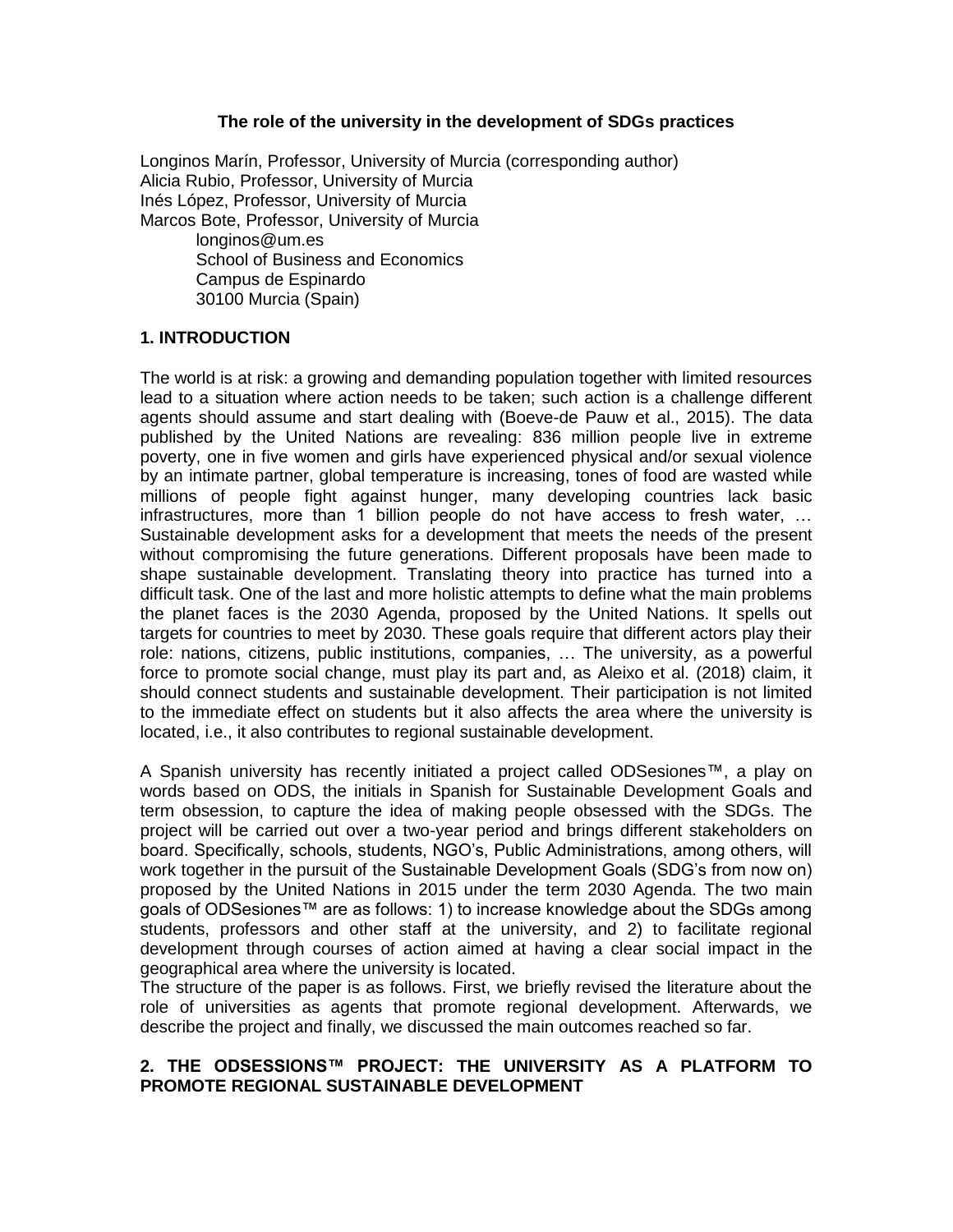Previous research has highlighted the prevalent role of universities in the promotion of sustainable development (Forrant and Pyle, 2002; Petry et al. 2011; Wakkee et al. 2019). Indeed, authors such as Cortese (2003) argue that it is not only that universities have the opportunity to encourage change, but they have the moral responsibility to provide students and citizens in general with the knowledge and skills required to build a sustainable and fair future. Therefore, it is at the core of the universities' basic duties to promote sustainable development. In other words, universities can act as sustainability leaders and integrators.

Although the key role of universities in sustainable development is out question, it is equally true that the implementation of a blueprint to guide their actions is not as straightforward as some people might think. The desired end can be devised quite easily but the means are not that clear. For that reason, the 2030 Agenda emerges as a reference framework to guide the universities' leadership in this mission. Thus, in 2015, the United Nations came to an agreement about the main problems threatening humans and defined 17 Sustainable Development Goals where mainly social (poverty, hunger, inequalities, quality education), economic (decent work and economic growth, sustainable cities, responsible consumption and production, affordable energy), environmental (climate action, life on land, life below water) and institutional (peace, justice and strong institutions, partnerships) concerns are signaled as the big issues to deal with if we want to make the world a better place to live. The 2030 Agenda is a call for action where different actors are expected to play their part: citizens, companies, public administrations… should be on the same boat to achieve the goal.

## **2.1. Stages to implement ODSesiones™**

Based on the spirit of the SDG's, a Spanish university designed the ODSesiones<sup>™</sup> project. The seed that initiated the project was the conviction that the university represents a platform where different stakeholders could work jointly and comfortably as the university is a neutral actor that promotes social change and encourages society's development. Since different stakeholders were to be invited to ODSesiones ™, they were approached at different stages. Thus, the first stage involved more than 20 Schools and Faculties. They would be the hosts of many activities later. Therefore, we needed to engage the Deans and their teams and persuade them to adhere to the SDG's that were more connected to the degrees they offer (for example, the School of Business and Economics adhered to the SDG 1: No poverty and SDG 12: Responsible consumption and production whereas the Faculties of Medicine and Psychology adhered to the SDG 3: Good health and well-being). At a second stage, a similar procedure was used with NGO's. They were invited to participate in ODSesiones™ and chose the SDG's more associated to the organizations. More than 70 NGO's are currently collaborating with the project. Another important issue related to gaining students' engagement. Consequently, a meeting with the students' council was held. Although the scope of the project is wide, that is to say, any member of the university as well as any citizen in general can attend the different sessions, students are considered as the most important stakeholder for the project since they will lead the future. Therefore, their interests and preferences with regard to the activities and rewards had to be taken into account. Finally, the project was also presented to local authorities and they instantly realize that its potential to promote sustainable behavior and social change was huge so they decided to sponsor the initiative. Similarly, a couple of private companies joined ODSesiones™ also as sponsors.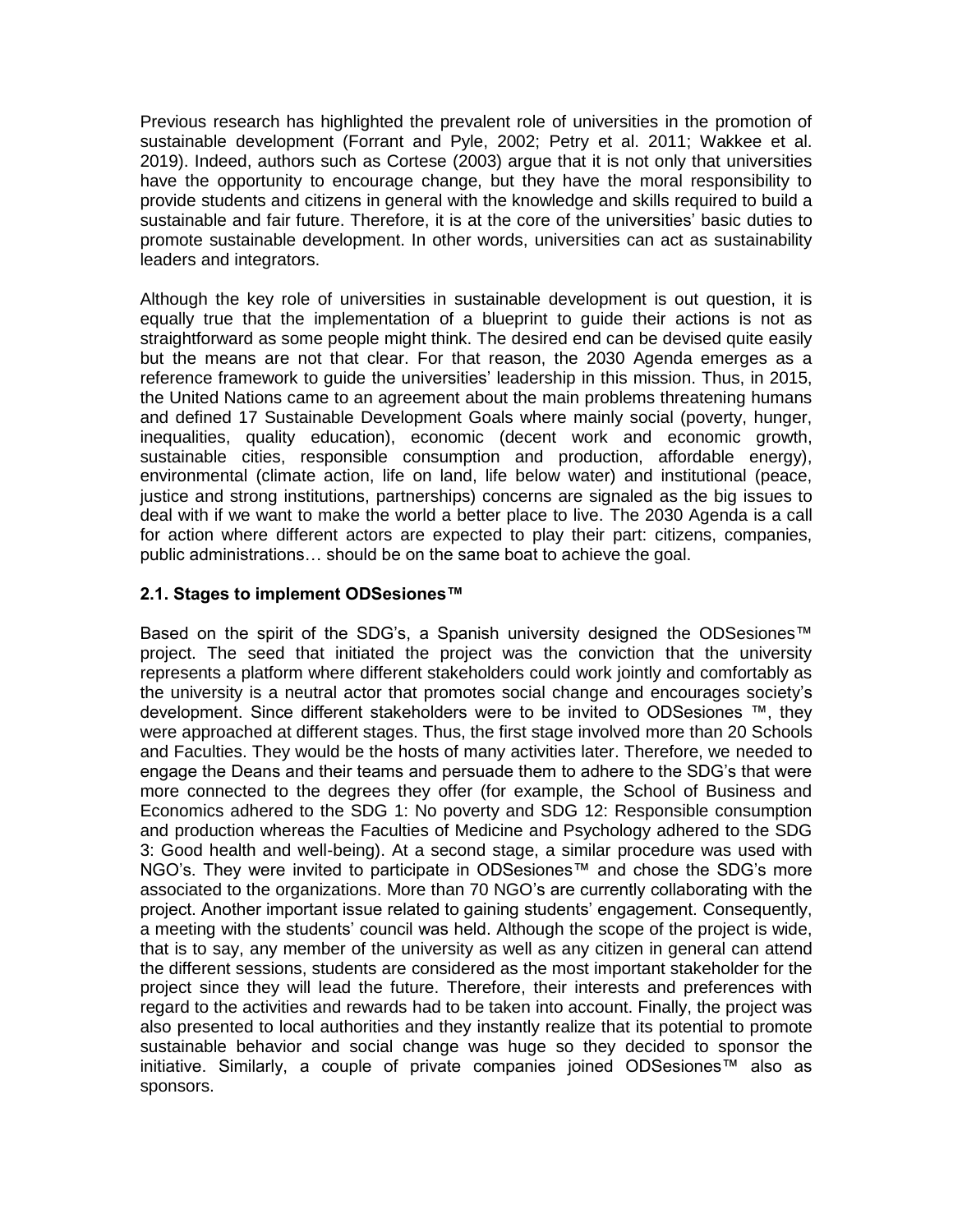Once we knew which faculties and NGO's would work on each goal, we set a monthly calendar as the idea was to devote one month to each of the 17 SDG's. Prior to the focal month, all the partners (basically, hosting schools, students and NGO's) were summoned for a preparatory meeting where all were asked to come up with specific activities to be conducted along the month and integrated in a common schedule. Those activities include talks, art exhibitions, field trips, fairs, workshops, … As a result, on average, 50 to 60 initiatives are conducted each month.

ODSesiones ™ was presented by the end of January 2019 and the SDG 1: No hunger was tackled in February. As the project evolved and gained visibility in the media, more partners showed interests in participating. Thus, members such as trade unions, professional associations, more NGO's and private companies have been swelling since the opening ceremony. This tendency reassured the university role as a platform where very different stakeholders can act altogether to build a better world, providing different and non-mutually exclusive perspectives into the 2030 Agenda implementation. This is in line with Leal Filho (2011), who posited that one of the essential points in implementing sustainability in universities is connected to the translation of the "added" value of such sustainability to different agents.

## **2.2. The 2030 Classroom**

The 2030 Classroom deserves special attention since it entails bringing the 2030 Agenda into the Degrees offered by the university and listening to the call for a more comprehensive integration of sustainability into curricula (Larrán-Jorge et al. 2015). Such a call for action implies that besides the promotion of SDGs outside the university, through the activities mentioned in the previous section, it should also be of primal relevance to integrate the values of sustainable development into the contents and skills learned by students. Therefore, it means that the 2030 Agenda should be placed at the core of the university's mission, that is, providing students with a rich curriculum that goes beyond the traditional contents. Current students will lead the future and it is the university's duty to encourage them to do their jobs professionally while observing and working for the SDG's at the same time. With this idea in mind, we created the 2030 Classroom, where experts, professors and students are invited to share their ideas on the ways SDG's could be integrated into the curricula. So far, four sessions have been conducted, one each month, where different actors have discussed a variety of practices to deal with the SDG's in the different degrees.

# **3. CONCLUSIONS**

Although ODSesiones™ started quite recently, its value as a SDGs enhancer among young students, in particular, and citizens, in general, is unquestionable. Additionally, it also highlights the role of universities in regional sustainable development. With this project, bridges with NGO's, private companies, Public Administrations, among others, have been built to work jointly in the pursuit of SDG's.

Specifically, with regard to the two main goals stated previously, both are being achieved gradually. Thus, on the one hand, knowledge about the 2030 Agenda is increasing so that the members of the university are becoming more familiar with the goals, which, in turn, might raise concern, involvement and action. Actually, our count shows that around 4,000 students attended the activities during the first four months (February-May) and a survey revealed that they are highly satisfied with the initiatives they witnessed, with a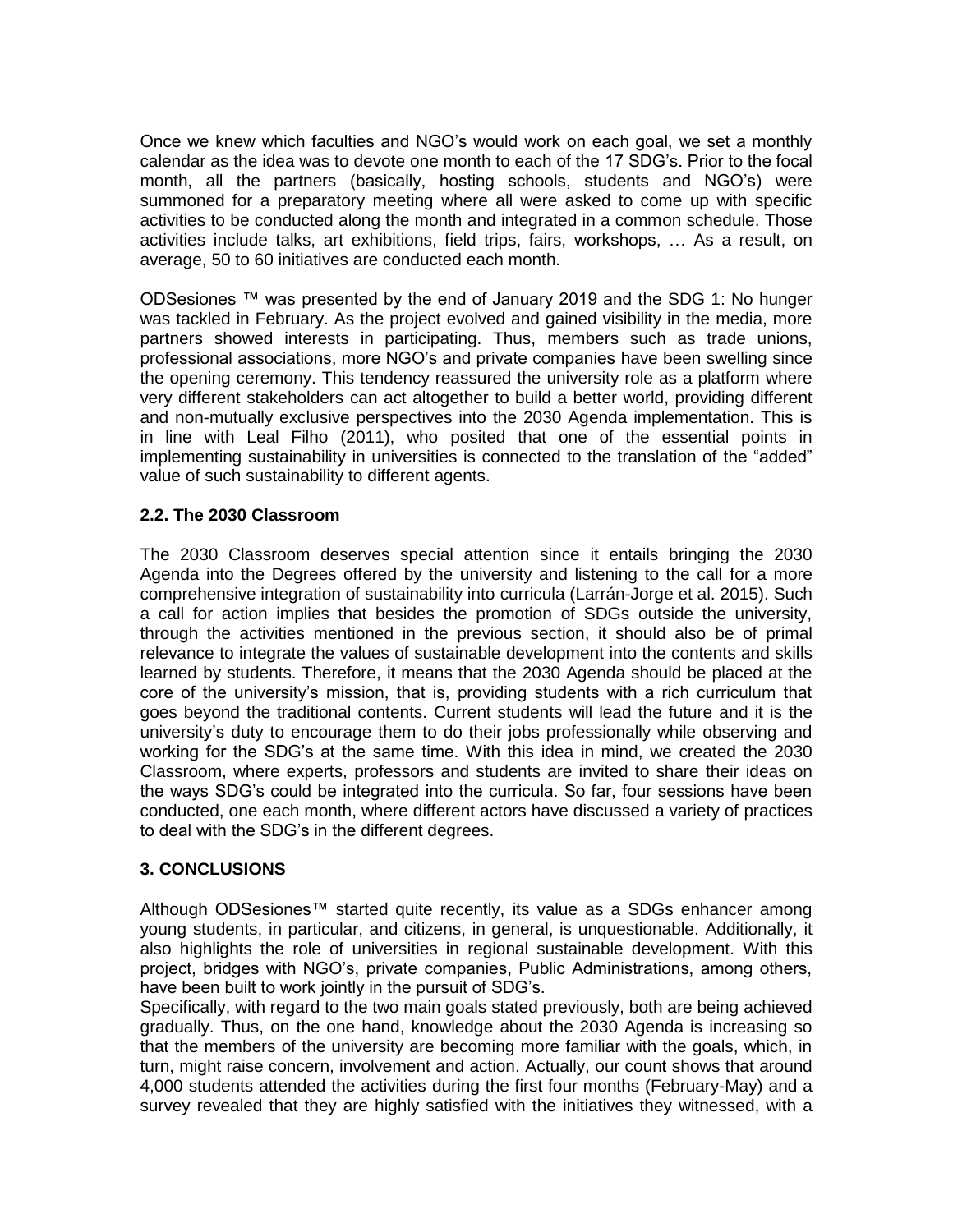mean score above eight out of ten. We expect that exposure to the ODSesiones™ activities set the seed for future responsible behavior, in line with Bhattacharya's (2019) recent results showing that the more pro-social the students are, the more proenvironmental. In other words, universities can enhance sustainability and promote more favorable attitudes by implementing a holistic approach in that regard. On the other hand, the impact on the closest geographical area, inspired by the firm commitment of the university to contribute to regional development, is also happening. Thus, a volunteering program to assist those in need of a shelter has been implemented, funds have been collected to support a specific program to help children in highly risky conditions, workshops to learn how to reutilize food waste at home, with the subsequent impact on the efficient use of resources have been carried out, visibility has been given to the special educational needs of some groups (autism, deafness,…), a basic training about how to act in an emergency to provide first aid was offered, among a wide variety of actions.

Beside the outcomes stated in the preceding paragraph, another indication of success of the project ODSesiones™ refers to the media reach. Thus, close to 100 videos were recorded and uploaded during the first months and the number of visualizations exceeded 3,700. Similarly, the project website received around 6,500 visits and the number of followers in the different social networking sites increased at a steady pace until now. Finally, with respect to media coverage, according to our tracking, almost 80 pieces of news were published in different newspapers and websites during the first period.

The experience accrued so far leads us to believe that ODSesiones ™ could serve a benchmark role, as a holistic framework to put the SDGs into action. In that regard, we think that this project could be easily transferred to those universities all over the world attempting to spread the word regarding SDGs. What is more, it could also be applied to other educational institutions. In sum, ODSesiones™ is a project that allows to work for the achievement of the SDG. It is a first attempt, not without difficulties, to increase awareness and put initiatives into action.

#### References

Aleixo, A.M., Leal, S. and Azeiteiro, U.M. 2018. "Conceptualization of sustainable higher education institutions, roles, barriers, and challenges for sustainability: An exploratory study in Portugal", *Journal of Cleaner Production*, 172: 1664-1673.

Bhattacharya, H. 2019. "Do pro-social students care more for the environment?", International *Journal of Sustainability in Higher Education*, 20 No. 4: 761-783.

Boeve-de PauwB., Gericke N., Olsson D. and Berglund, T. 2015. "The Effectiveness of Education for Sustainable Development", *Sustainability*, 7: 15693-15717.

Cortese, A.D. 2003. "The critical role of higher education in creating sustainable future". *Planning for Higher Education*: 15-22.

Forrant, R., and Pyle, J. L. 2002. "Globalization, universities and sustainable human development". *Development, 45 No.* 3: 102-106.

Larrán Jorge, M., Herrera Madueño, J. Calzado Cejas, M.Y. and Andrades Peña, F.J.